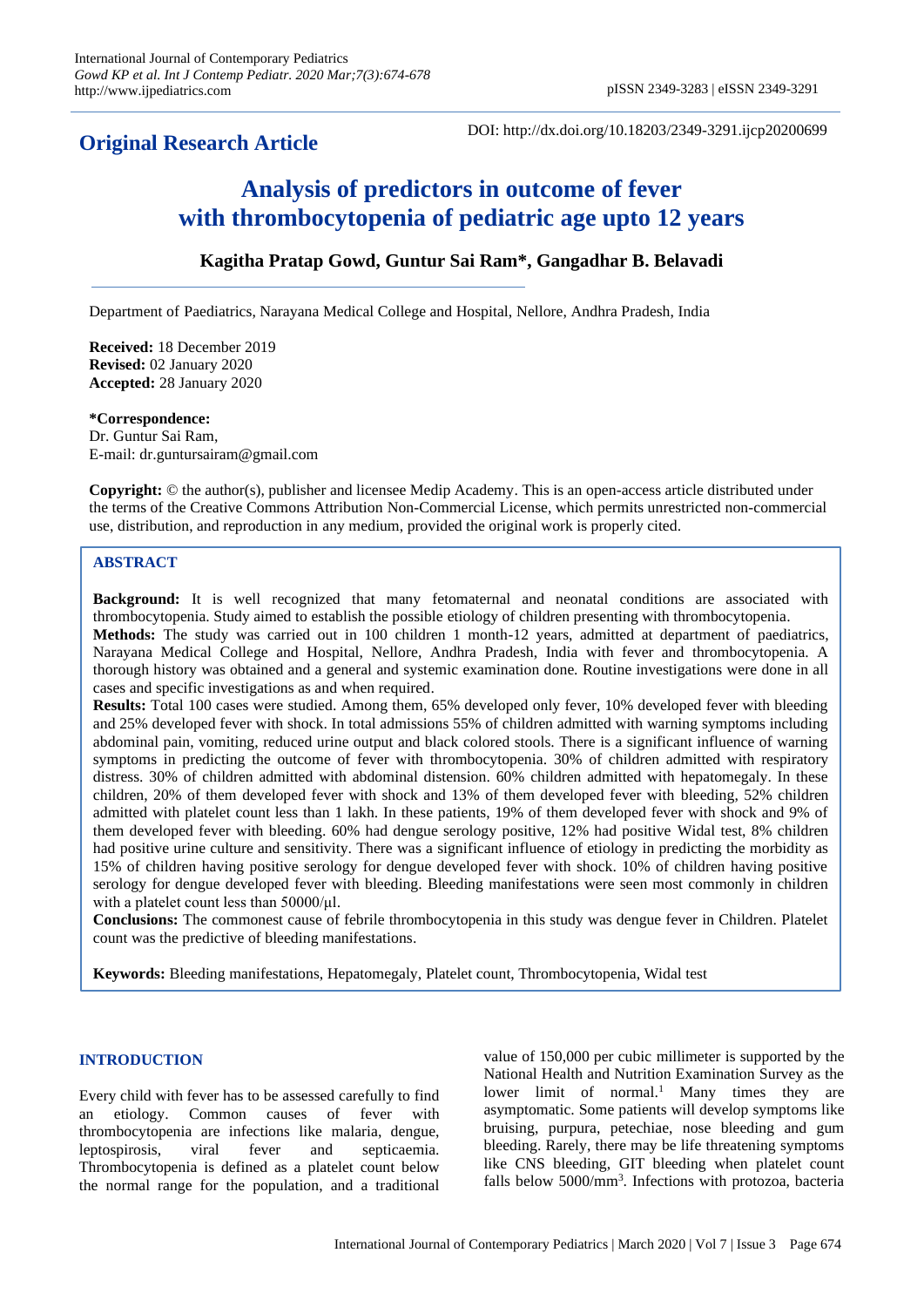and viruses can cause thrombocytopenia with or without disseminated intravascular coagulation.<sup>2</sup> Commonly, dengue, malaria, scrub typhus and other rickettsial infections, *meningococci*, *leptospira* and certain viral infections present as fever with thrombocytopenia.<sup>3</sup>

Fever with thrombocytopenia is commonly seen in OPD setup especially during monsoon and perimonsoon period. Occasionally these patients can go on to develop a stormy course with multi-organ dysfunction requiring intensive care unit admission associated with high morbidity and mortality.<sup>4</sup> Some of the infections are selflimiting but some patients should be continuously monitored to prevent lethal complications.<sup>5</sup>

With early recognition and prompt initiation of treatment, disease related morbidity and mortality can be limited. With there being an increasing number of cases detected, a study for the prognostic factors considered important.<sup>6</sup>

Hence the current study was designed to study the prognostic factors in patients with fever with thrombocytopenia at a tertiary care center.

# **METHODS**

Prospective observational study was conducted at Department of Pediatrics, Narayana Medical College Hospital, Andhra Pradesh, India.

#### *Study group*

All cases of fever with thrombocytopenia with age 1 month to 12 years admitted in Paediatric Department of Narayana Medical College Hospital.

# *Inclusion criteria*

All the patients between 1 month to 12 years presenting with the complaints of fever (>99.9°F) with thrombocytopenia (less than 1,50,000/μL).

# *Exclusion criteria*

- Patient presenting with thrombocytopenia without fever.
- Diagnosed case of immune thrombocytopenic purpura.
- Patient with thrombocytopenia already diagnosed to have hematological disorder/malignancy or on treatment with chemotherapy and other immunosuppressive agent.
- Diagnosed cases of platelet disorder and dysfunction.
- Patients on treatment with antiplatelet drugs and other drugs causing thrombocytopenia.
- Patients with cirrhosis and chronic liver disease.
- The children of those parents who did not give consent to undergo study was excluded.

#### *Procedure*

Pre structured proforma was used to obtain information from the parents.

Following parameters at admission were studied to predict the outcome among the study group: age, sex, locality, day of fever, warning symptoms, general condition, respiratory distress, abdominal distension, hepatomegaly, dehydration, platelet count, PCV ,RFT, Liver enzymes, serum proteins ,coagulation profile, ascites, pleural effusion ,CRP, etiology.

History regarding day of fever, warning symptoms including abdominal pain, vomiting, hematemesis, reduced feeding, reduced urine output, passing black colored stools were recorded at the time of admission. Clinical features included general condition, respiratory distress (tachypnea, retractions), abdominal distension, hepatomegaly, dehydration (dry oral cavity, increased thirst) were recorded at the time of admission.

Blood investigations including total count, platelet count, PCV, RFT, liver enzymes, serum proteins (normal total protein 6, serum albumin 4, serum globulin 2), coagulation profile, C-Reactive protein, Serology and culture sensitivity are recorded at the time of admission.

Chest x-ray, Ultrasonogram abdomen and chest findings including ascites, pleural effusion were also recorded.

#### *Outcome*

Outcome measured as morbidity in the form of only fever, fever with bleeding and fever with shock.

# **RESULTS**

Among 100 cases taken, 65% children had only fever. 10% children had fever with bleeding. 25% children had fever with shock. In total admissions 40% children were less than 5 years and 60% were more than 5 years. 45 were male children and 55 were female children. 80% were from rural areas and 20% were from urban areas. 40% of children presented with fever less than 5 days and 60% of children presented with fever more than 5 days. There was a significant influence of day of fever at presentation in the outcome (p-value-0.001). Among 10% children developed fever with bleeding, 8% of them admitted with fever for more than 5 days. Among 20% children developed fever with shock, 18% of them admitted with fever for more than 5 days.

In total admissions 55% of children admitted with warning symptoms including abdominal pain, vomiting, reduced urine output and black colored stools. There was a significant influence of warning symptoms in predicting the outcome of fever with thrombocytopenia (p-value-0.001). Among 10% children developed fever with bleeding, 9% children admitted with warning symptoms.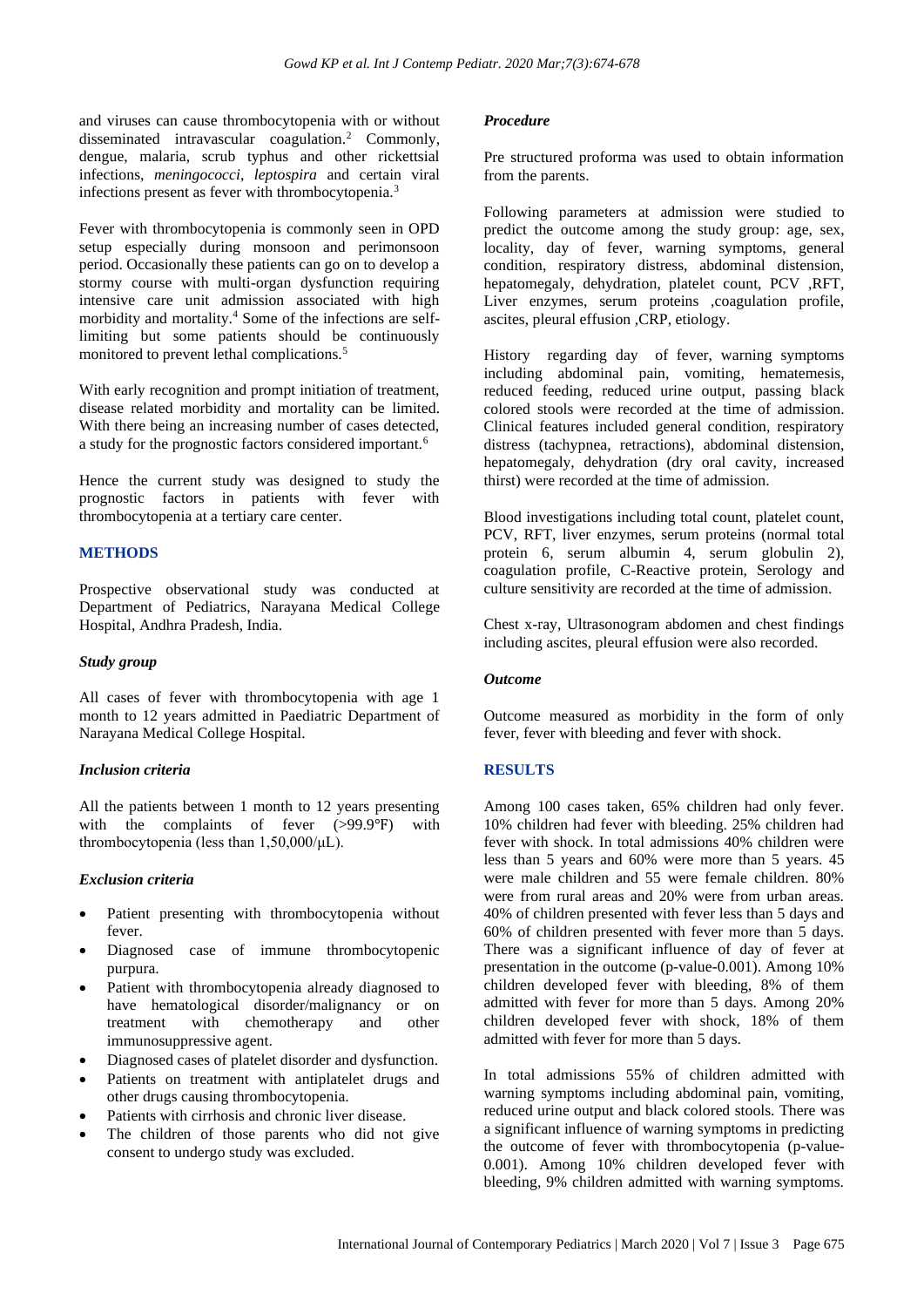Among 20% children developed fever with shock, 19% children admitted with warning symptoms.

In total admissions 30% of children admitted with respiratory distress. There was a significant influence of respiratory distress at presentation in the outcome (pvalue-0.001). In these 30% children, 18% of them developed fever with shock and 7% of them developed fever with bleeding.

The 25% children admitted with abdominal distension. In these, 18% of them developed fever with shock and 6% of them developed fever with bleeding. There was a significant influence of abdominal distension at presentation in the outcome (p-value-0.001).

Totally 60% children admitted with hepatomegaly. In these children, 20% of them developed fever with shock and 13% of them developed fever with bleeding. In total admissions, 50 children had leukopenia, 30% children had normal count and 11% children had leukocytosis.

Totally 52% children admitted with platelet count less than 1 lakh. In these patients, 19% of them developed fever with shock and 9% of them developed fever with bleeding. There is a significant influence of initial platelet count at presentation in the outcome.

Among admissions 25% children admitted with PCV more than 40. Among these, 13% of them developed fever with shock and 7% of them developed fever with bleeding.

Totally 6% children had abnormal renal function. There was a significant influence of abnormal renal function test at presentation in the outcome. Among these patients, 5% of them developed fever with shock and 1% of them developed fever with bleeding.

In total admissions, 15% children had elevated liver enzymes. A 15% of children admitted with respiratory distress, 2% of them developed fever with shock and 5% of them developed fever with bleeding.

Among admissions 12% children admitted with abnormal coagulation profile. There was a significant influence of abnormal coagulation profile at presentation in the outcome. Among 12% of children, 2% of them developed fever with shock and 10% of them developed fever with bleeding.

Totally 72% children had ascites demonstrated by ultrasonagram abdomen. In these, 15% of them developed fever with shock and 11% of them developed fever with bleeding. There was a significant influence of ascites at presentation in the outcome.

Among admissions, 85% children had pleural effusion. Among admissions 40% children had positive C-reactive protein.

There was a significant influence of C-reactive protein at presentation in the outcome. Among 40% of children admitted with positive C-reactive protein, 19% of them developed fever with shock and 10% of them developed fever with bleeding.

Among admissions, 60% had dengue serology positive, 12% had positive Widal test, 8% children had positive urine culture and sensitivity. There was a significant influence of etiology in predicting the morbidity as 15% of children having positive serology for dengue developed fever with shock. 10% of children having positive serology for dengue developed fever with bleeding.

#### **Table 1: Etiology and outcome.**

| <b>Etiology</b> | Only<br>fever<br>$(n=65)$   | <b>Fever</b><br>with<br>bleeding<br>$(n=10)$ | Fever<br>with<br>shock<br>$(n=25)$ | <b>Total</b> |
|-----------------|-----------------------------|----------------------------------------------|------------------------------------|--------------|
| Dengue          | 35                          | 10                                           | 15                                 | 60           |
| Widal           | 11                          |                                              |                                    | 12           |
| Urine culture   | 8                           |                                              |                                    | 8            |
| Blood culture   | $\mathcal{D}_{\mathcal{L}}$ |                                              | 3                                  | 5            |
| Lepto- $IgM$    | 3                           |                                              | 2                                  | 5            |
| Scrub-IgM       |                             |                                              |                                    | 5            |
| Malaria         |                             |                                              | 3                                  |              |

#### **DISCUSSION**

Thrombocytopenia is defined as a platelet count of  $\langle 150,000/\mu L$ . It is clinically suspected when there is a history of easy bruising or bleeding, or it may present as an incidental finding during routine evaluation or during investigations performed for other reasons. It is common in infants and children. Unlike in adults, however, the overwhelming majority of pediatric thrombocytosis cases are reactive, i.e., secondary and benign. Bacterial, viral, or parasitic infections- particularly common in infants during recovery phase of an infection. The approach to evaluating a child with unexplained thrombocytopenia and/or bleeding symptoms and the details of specific causes of thrombocytopenia (e.g. immune thrombocytopenia, leukemia, aplastic anemia) are important. In some children it can lead to deadly bleeding and shock and leads to death. Concerning the occurrence of dengue all over the world, the diagram has ascended observably in later decades and more than 40% of the total populace is presently at chance from dengue.

It has been evaluated that there may be 50 to 100 million dengue contaminations all around per year.

In present study, totally 100 cases were studied. Among them, 65% developed only fever, 10% developed fever with bleeding and 25% developed fever with shock.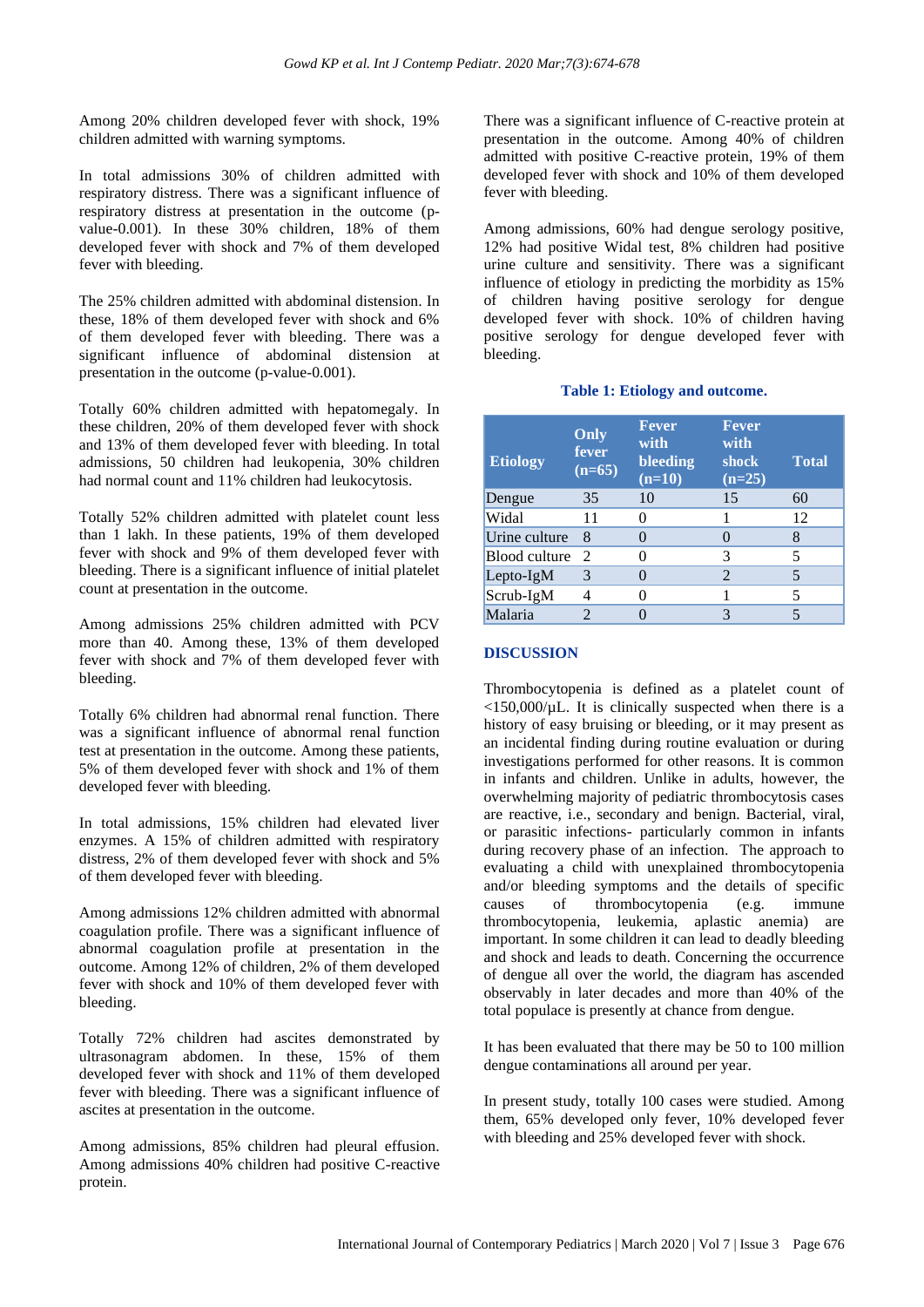In total 100 children, 60% children presented with fever more than 5 days. Among these 60% children, 20% children developed fever with shock and 10% children developed fever with bleeding (p value 0.017). So day of fever shows significant correlation with outcome. This result was comparable with other study done by Aroor AR et al.<sup>7</sup>

In total admissions 55% of children admitted with warning symptoms including abdominal pain, vomiting, reduced urine output and black colored stools. There is a significant influence of warning symptoms in predicting the outcome of fever with thrombocytopenia (P-value-0.001). Among 10% children developed fever with bleeding, 9% children admitted with warning symptoms. Among 20% children developed fever with shock, 19% children admitted with warning symptoms. This result was comparable with the study done by Shewale NS et al, which also showed there was more morbidity if the child presenting with warning signs.<sup>8</sup>

In total admissions 30% of children admitted with respiratory distress. There is a significant influence of respiratory distress at presentation in the outcome (pvalue-0.001). In these 30% children, 18% of them developed fever with shock and 7% of them developed fever with bleeding. This result was comparable with other study done by Aroor AR et al, which also showed that children presenting with respiratory distress had poor prognosis.<sup>7</sup>

There was a significant influence of abdominal distension at presentation in the outcome with p-value of 0.001. Among 30% of children admitted with abdominal distension, 21% of them developed fever with shock and 7% of them developed fever with bleeding. This was comparable with the study done by Shewale NS which also showed there was more morbidity if the child presenting with clinical abdominal fluid collection.<sup>8</sup>

In present study, there was a significant influence of hepatomegaly at presentation in the outcome with p-value of 0.001. Totally 60% children admitted with hepatomegaly. In these children, 20% of them developed fever with shock and 13% of them developed fever with bleeding.

This result was comparable with the study done by Jain H et al, which also showed increased morbidity with children presenting with hepatomegaly.<sup>9</sup>

In present study, there was a significant influence of initial platelet count at presentation in the outcome with p-value of 0.001. Totally 52% children admitted with platelet count less than 1 lakh. In these patients, 19% of them developed fever with shock and 9% of them developed fever with bleeding. This result was comparable with the study done by Ramachandran GS et al which also showed that increased morbidity in children presenting with low platelet count.<sup>10</sup>

In present study, there was a significant influence of packed cell volume at presentation in the outcome with pvalue of 0.001. Among admissions, 25% children admitted with PCV more than 40. Among these, 13% of them developed fever with shock and 7% of them developed fever with bleeding. This result was comparable with the study done by Balasubramanian S et al which also showed children with increased hematocrit at presentation had more morbidity.<sup>11</sup>

There was a significant influence of abnormal renal function test at presentation in the outcome with p-value of 0.001. Totally 6% children had abnormal renal function. There is a significant influence of abnormal renal function test at presentation in the outcome. Among these patients, 5% of them developed fever with shock and 1% of them developed fever with bleeding. This was comparable with the study done by Haas CS et al, also showed increased morbidity in children presenting with altered renal functions.<sup>12</sup>

In the present study, there was a significant influence of elevated liver enzymes at presentation in the outcome with p-value of 0.001. Among 15% of children admitted with elevated liver enzymes. This result was comparable with the study done by Wahid SF et al, which also showed that the morbidity was high if the children presenting with elevated liver enzymes.<sup>13</sup>

There was a significant influence of abnormal coagulation profile at presentation in the outcome with pvalue of 0.001. Among 12% of children admitted with abnormal coagulation profile, 2% of them developed fever with shock and 10% of them developed fever with bleeding. This result was comparable with the study done by Fariz-Safhan MN et al, which also showed increased morbidity in children presenting with abnormal coagulation profile.<sup>14</sup>

In present study, there was a significant influence of ascites at presentation in the outcome with p-value of 0.001. Among 72% of children admitted with ascites, 15% of them developed fever with shock and 11% of them developed fever with bleeding. This result was comparable with the study done by Shewale NS which also showed there was more morbidity if the child presenting with clinical abdominal fluid collection.<sup>8</sup>

There was a significant influence of pleural effusion at presentation in the outcome with p-value of 0.001. Among 85% of children admitted with pleural effusion. This result was comparable with the study done by Shewale NS, which also showed there was more morbidity if the child presenting with pleural fluid collection.<sup>8</sup>

There was a significant influence of C-reactive protein at presentation in the outcome with p-value of 0.001. Among 40% of children admitted with positive Creactive protein, 19% of them developed fever with shock